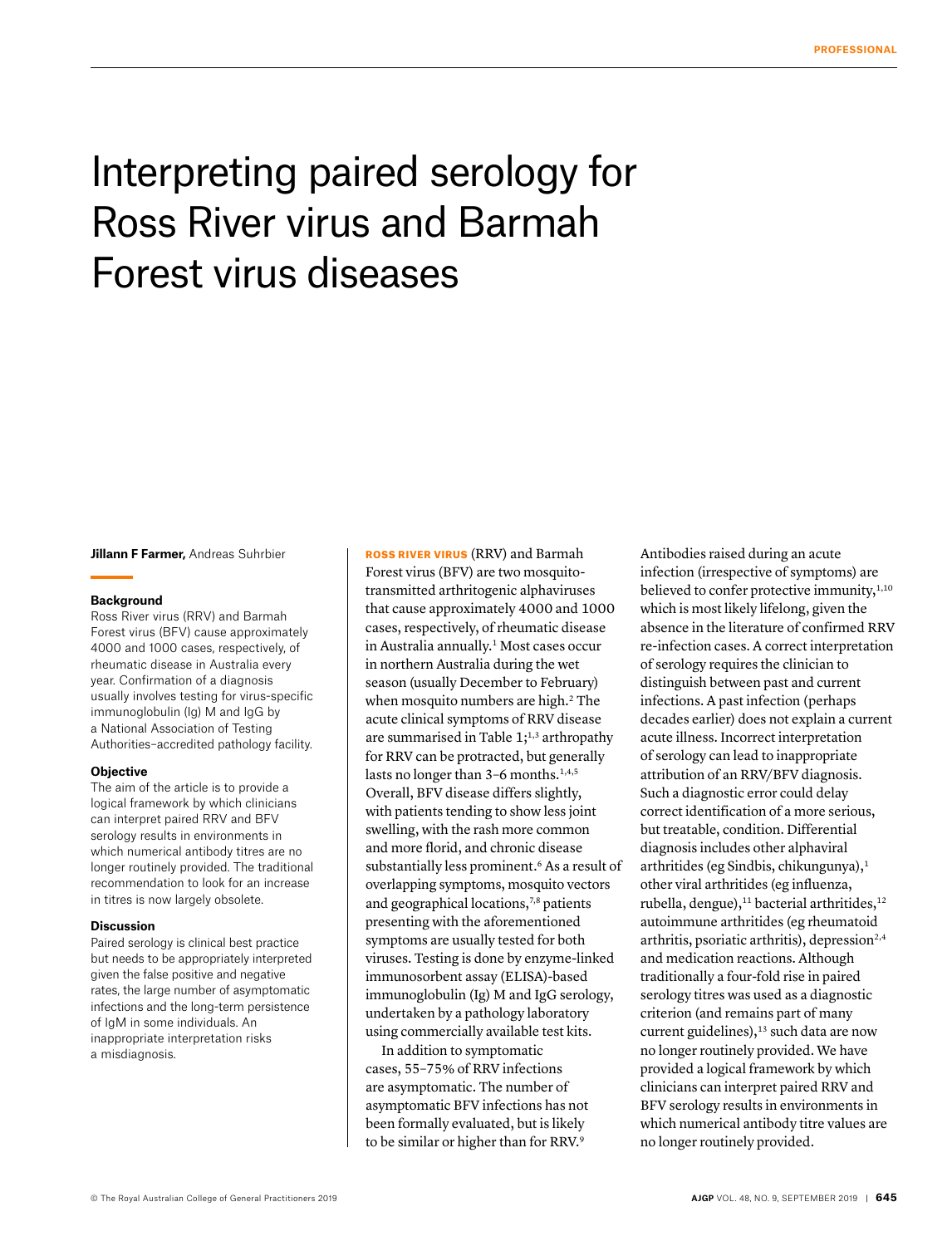### **The principle of paired serology**

After an infectious mosquito bite, there is usually an incubation period of 7–9 days before disease develops in symptomatic  $cases, 1$  and in these cases the peak of alphaviral viraemia appears to coincide with disease onset.<sup>14</sup> Alphaviral-specific IgM responses usually develop after day four post-onset of symptoms.<sup>15</sup> Alphavirus-specific IgM usually lasts from 1–3 months, with levels generally falling after this time.<sup>1</sup> Within two weeks of an elevated virus-specific IgM response, a virus-specific IgG level usually becomes detectable, with IgG levels persisting for a long period, probably for life.16 Changes in IgM and IgG levels over time (Figure 1A, blue arrows numbered 1–6) provide evidence that the disease in question is RRV/BFV (Table 2, scenarios 1–6). Taken together with appropriate accompanying clinical symptoms, such serology supports a diagnosis of RRV/BFV disease. RRV and BFV are notifiable diseases in Australia, with cases generally confirmed by serology.

# **False positives and false negatives**

Pathology facilities in Australia are accredited and inspected by the National Association of Testing Authorities (NATA), which require that facilities comply with a quality assurance program run by the Royal College of Pathologists of Australia. Sensitivity (true positive rate)

and specificity (true negative rate) values for Panbio RRV IgG ELISA provided by the company are both 100%. For the RRV kits, the sensitivity and specificity values for IgM are 96% and 99%, respectively.<sup>17</sup> For the BFV kits, the sensitivity and specificity values for IgG are 100% and 93%, and values for IgM are 97% and 94%,18 respectively. Individual pathology facilities often adopt and validate their own protocols and use their own reference reagents, which may improve these values; however, 100% reliability for IgM testing is currently not achievable. The aforementioned percentages would, for instance, predict that 3% of BFV IgM results are false positives and 6% are false negatives. An increase in false positive BFV IgM results also appears to have occurred in the Northern Territory in 2012–2013, likely due to faulty ELISA kits.19

A serosurvey of sera from ostensibly healthy blood donors by the Australian Red Cross Blood Service (using the Panbio kits) provided a positive rate of approximately 1.2% for BFV IgM and approximately 1.7% for IgG.<sup>9</sup> For RRV these figures were 0.9% positive for IgM and approximately 8.4% positive for IgG.9 The IgG percentages are consistent with other studies.<sup>9</sup> For the population of Queensland (4.6 million), a 0.9% IgM rate would imply 41,400 recent RRV infections. With a 25% symptomatic rate, this implies approximately 10,000

blood donors who 1) were ostensibly healthy at the time of blood donation and 2) subsequently developed RRV disease that they did not report.9,20 As this is clearly improbable, the high percentage of IgM+ results likely includes false positives (refer to the section about persistent IgM later in this article).

Laboratories occasionally report an equivocal +/– result. These should also be interpreted using the described appropriate changes in paired serology (Figure 1; Table 2). For instance, sequential identical equivocal results are inconsistent with a diagnosis of acute RRV/BFV. Whether patients infected with serologically related arthritogenic alphaviruses (eg chikungunya virus, Mayaro virus, o'nyong nyong)<sup>1</sup> would return a positive result in the RRV/BFV ELISA tests has not been definitively studied. A travel history would guide the clinician to the appropriate investigations.

RRV and BFV serology is therefore not 100% reliable and needs to be interpreted with caution. The statement 'suggests recent infection', provided with an IgM+ pathology test result, should similarly be treated with caution. Paired serology will improve the chances of a correct serodiagnosis (Table 2). Although viral nucleic acid detection assays are available, $21$  they need to be applied during the 5–7-day viraemic period (Figure 1) and are thus usually unhelpful in resolving ambiguous serology.

| Table 1. Acute Ross River virus disease symptoms* |                         |                               |                                                                                                                                      |  |  |
|---------------------------------------------------|-------------------------|-------------------------------|--------------------------------------------------------------------------------------------------------------------------------------|--|--|
| <b>Symptom</b>                                    | <b>Period</b>           | <b>Percentage of patients</b> | <b>Notes</b>                                                                                                                         |  |  |
| Fever                                             | Approximately 1 week    | $20 - 60$                     | Can be rapid onset                                                                                                                   |  |  |
| Polyarthralgia/polyarthritis                      | Up to 3-6 months        | $80 - 100$                    | Onset usually contemporaneous with<br>fever; mainly peripheral joints and usually<br>symmetrical distribution                        |  |  |
| Rash                                              | Approximately 5-10 days |                               | Commonly maculopapular (1-5 mm in<br>diameter), may be vesicular or purpuric;<br>usually starts a few days post-onset of<br>symptoms |  |  |
| Myalgia                                           | Approximately 1 week    | $40 - 80$                     | Non-specific                                                                                                                         |  |  |

*\*A diagram describing the joints affected by Ross River virus arthropathy is available from Prow et al (supplementary information).3 Fatigue (>50%) is often also noted as a symptom and can be protracted, but has limited diagnostic value. Other symptoms can include headache, photophobia, lymphadenopathy, sore throat and, rarely, encephalitis.2,29*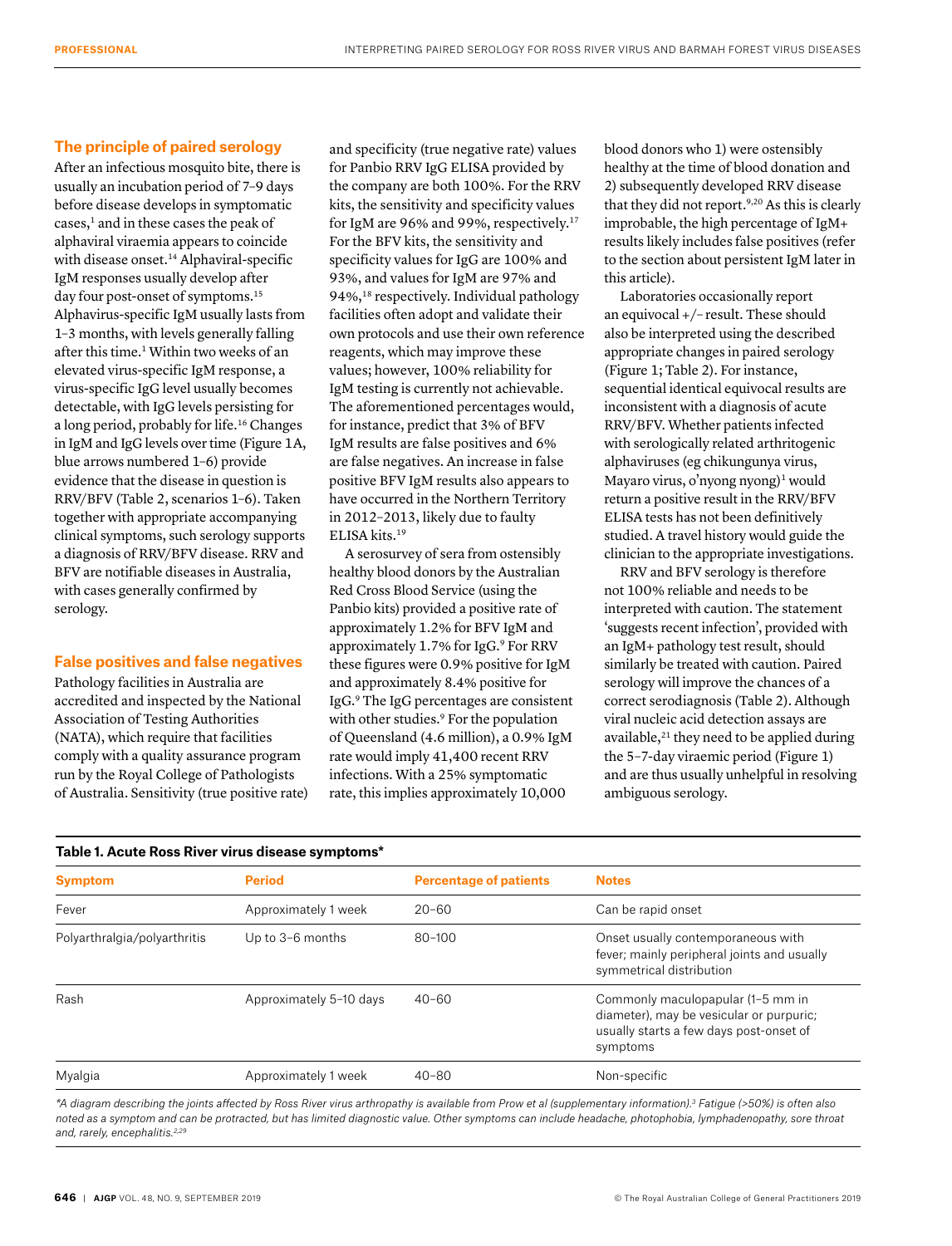### **Persistent IgM**

Although IgM levels usually drop below detection after 1–3 months, in some patients an IgM+/IgG+ alphaviral serology result can persist for an extended period.22,23 In one study of paired serology, 19 of 116 (16.3%) patients with RRV showed a persistent IgM response lasting between 7 months and 8 years (with patients not followed-up to check if their IgM levels dropped).<sup>24</sup> The extended persistence of IgM+ results is not restricted to alphavirus serodiagnoses, but has also been reported for commercial dengue virus serology assays.25 Thus, paired serology tests, with both results returning an IgM+/IgG+ result (Table 2, scenario 8), do not provide strong evidence for a recent RRV/BFV infection.

Despite incidental findings,<sup>23</sup> there is no compelling evidence that 1) persistent IgM has clinical relevance,<sup>22</sup> 2) re-exposure can significantly increase IgM levels or 3) reinfection or reactivation occurs, given the likely lifelong immunity.

## **Common pitfalls**

A number of common errors can result in a misdiagnosis or an inability to make a serologically confirmed diagnosis.

1. Relying on a single test risks inappropriate diagnosis.26 Even an IgM+/IgG– result would benefit from a second test >2 weeks later to confirm the diagnosis. Clinically appropriate symptomatic treatment (usually non-steroidal anti-inflammatory

medications and/or paracetamol) should nevertheless be provided without waiting for confirmation.

- 2. Testing too soon, before IgM has reached detectable levels, may generate an IgM–/IgG– result. If not followed up with a second test >2 weeks later (Table 2, scenarios 1–3), the clinician may fail to diagnose RRV/BFV disease.
- 3. A test result of IgM+/IgG+, or paired serology tests with both results returning IgM+/IgG+, does not provide strong evidence of a recent infection (Table 2, scenario 8). IgM levels usually drop after 1–3 months, but an IgM+ serology result can occur for an extended period after infection. This phenomenon likely also arises after asymptomatic infections.9 A third test after this period giving an



Figure 1. RRV/BFV infection and RRV/BFV serology results. Blue arrows with numbers correspond with Table 1 paired serology results. **a.** Serology consistent with a recent infection. The blue arrows numbered 1–6 indicate changes in IgM/IgG results over time that are consistent with a recent infection; **B.** Serology consistent with a past infection. After an RRV/BFV infection the patient becomes IgM-/IgG+, although this test may not have been undertaken (prior to disease onset) because the infection was asymptomatic or any disease associated with the past infection went undiagnosed. If serology is taken within a month of disease onset, paired IgM–/IgG+ results are not consistent with a recent RRV/BFV infection.

*BFV, Barmah Forest virus; Ig, immunoglobulin; RRV, Ross River virus*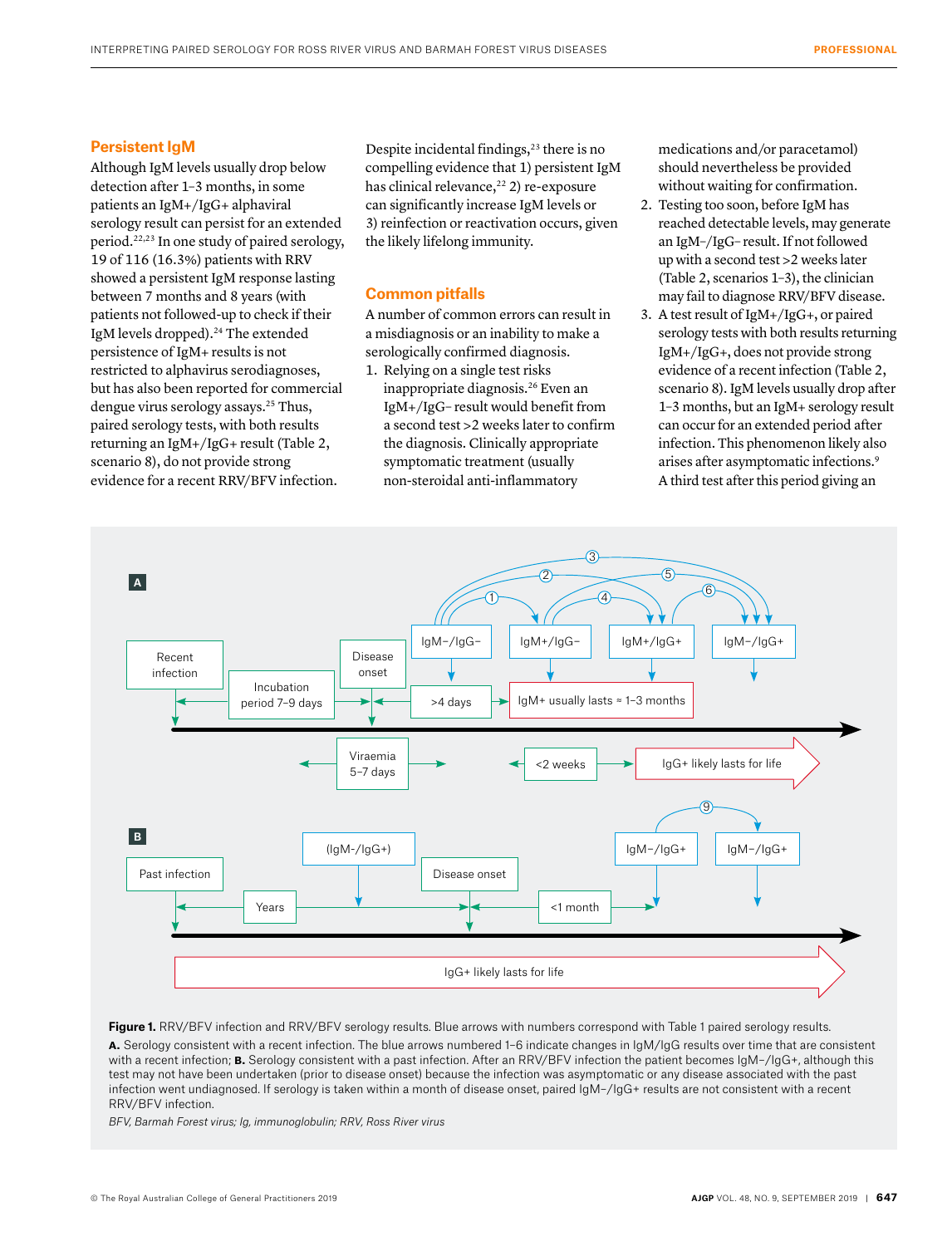IgM–/IgG+ result provides evidence for RRV disease; however, at this stage disease may have largely resolved and serology can only provide confirmation of a prior clinical diagnosis.

- 4. A late test (1–3 months post-onset of disease) giving an IgM–/IgG+ result provides no evidence for a recent RRV infection, only evidence of a past infection (Figure 1B; Table 2, scenario 9). Subsequent paired serology can only rule out an (uncommon) false positive IgG+ result. Serology is therefore of limited value if initiated after the IgM levels have already dropped. Identification of a previous IgG– result on the patient's medical record may provide diagnostic assistance.
- 5. More than one month will likely have passed by the time two serology results >2 weeks apart have been obtained; after this time, follow-up serology for other diseases would be difficult for reasons outlined in the previous paragraph. Therefore, the BFV and RRV tests should be ordered together. A patient who has recently returned from certain overseas destinations might initially be tested for other alphaviruses such as chikungunya virus.1 Dengue virus infections can also lead to arthropathy $^{11}$  and might be considered at the onset of symptoms if the patient had recently travelled to a dengue area or had travelled to, or resided in, northern Queensland, where outbreaks often occur during summer.

## **Persistent rheumatic disease**

RRV disease usually lasts no more than 3–6 months;4,5 the period of BFV disease is usually considerably shorter.<sup>6</sup> A post-infective fatigue syndrome has also been reported in a minority of patients with RRV disease.<sup>27</sup> There is no evidence that alphaviral arthritides predispose to autoimmune disease; however, symptoms, inflammatory mechanisms,<sup>28</sup> and demographics often overlap.4,6 An RRV/BFV diagnosis is therefore generally unlikely to explain rheumatic disease that has lasted for >3–6 months. Such a mistaken diagnosis risks failure to identify a potentially more

#### **Table 2. All possible combinations of results for paired serology**

| <b>Scenario</b>                                             | <b>First</b> | <b>Second</b><br>lgM/lgG                             |                                                                                                                                                                                               |  |
|-------------------------------------------------------------|--------------|------------------------------------------------------|-----------------------------------------------------------------------------------------------------------------------------------------------------------------------------------------------|--|
| lgM/lgG<br>Paired serology consistent with recent infection |              |                                                      | <b>Interpretation</b>                                                                                                                                                                         |  |
|                                                             |              |                                                      |                                                                                                                                                                                               |  |
| 1                                                           | $-/-$        | $+/-$                                                | The first serum collected early in infection<br>before IgM levels have reached detectable<br>levels; the second sample taken before IgG<br>levels have reached detectable levels              |  |
| $\overline{2}$                                              | $-/-$        | $+ / +$                                              | The second sample taken taken after both IgM<br>and IgG levels have reached detectable levels                                                                                                 |  |
| 3                                                           | $-/-$        | $-$ /+                                               | Elevated IgM usually lasts approximately<br>1-3 months and may have risen and fallen in<br>the period between the two tests; if the period<br>is <4-6 weeks, retesting is recommended         |  |
| $\overline{4}$                                              | $+/-$        | $+ / +$                                              | The first serum collected after IgM levels have<br>reached detectable levels; the second sample<br>taken before IgM levels have fallen and after<br>IgG levels have reached detectable levels |  |
| 5                                                           | $+/-$        | $-$ /+                                               | The second sample taken after IgM levels<br>have fallen and after IgG levels have reached<br>detectable levels                                                                                |  |
| 6                                                           | $+/-$        | $-$ /+                                               | The first serum collected after IgM and IgG<br>levels have reached detectable levels                                                                                                          |  |
|                                                             |              | Paired serology not consistent with recent infection |                                                                                                                                                                                               |  |
| $\overline{7}$                                              | $-/-$        | $-/-$                                                | Reliable negative result if taken >2 weeks apart                                                                                                                                              |  |
| 8                                                           | $+/+$        | $+/+$                                                | Could retest if interval <3 months; IgM-/IgG+<br>would be consistent with recent infection (refer<br>to scenario 6), IgM+/IgG+ would be consistent<br>with past infection with persistent IgM |  |
| 9                                                           | $-/+$        | $-$ /+                                               | Evidence of past infection                                                                                                                                                                    |  |
|                                                             |              |                                                      | Paired serology suggesting false positives or false negatives (consider retesting)                                                                                                            |  |

| an ou oororogy ouggooding raioo poortryoo or raioo nogativoo (oomoraor rotooting) |        |       |                                                                                                                          |  |
|-----------------------------------------------------------------------------------|--------|-------|--------------------------------------------------------------------------------------------------------------------------|--|
| 10                                                                                | $+/-$  | $+/-$ | If taken $\geq$ weeks apart suggests $\mathsf{I} \mathsf{qM}$ false<br>positive (or IgG false negative), consider retest |  |
| 11                                                                                | $+/+$  | -/-   | IgG usually lasts for life so IgG is unlikely to<br>become negative                                                      |  |
| 12                                                                                | $+/+$  | $+/-$ |                                                                                                                          |  |
| 13                                                                                | $-$ /+ | $+/-$ |                                                                                                                          |  |
| 14                                                                                | $-$ /+ | $-/-$ |                                                                                                                          |  |
| 15                                                                                | $-$ /+ | $+/+$ | Reinfection or reactivation not recognised<br>phenomena                                                                  |  |
| 16                                                                                | $+/-$  |       | lgM positive is usually followed by IgG positive                                                                         |  |
|                                                                                   |        |       |                                                                                                                          |  |

*Ig, immunoglobulin*

serious and treatable condition such as an autoimmune disease or depression.4

In a patient with a chronic rheumatic disease that has lasted for >3–6 months, an RRV/BFV test is unlikely to be helpful. First, as discussed above, this is too late

for serology to provide useful diagnostic insights (Table 2, scenario 9). Second, and perhaps more importantly, an IgG+ result may inappropriately reinforce for the patient the common misconception that RRV/BFV disease lasts for a very long time